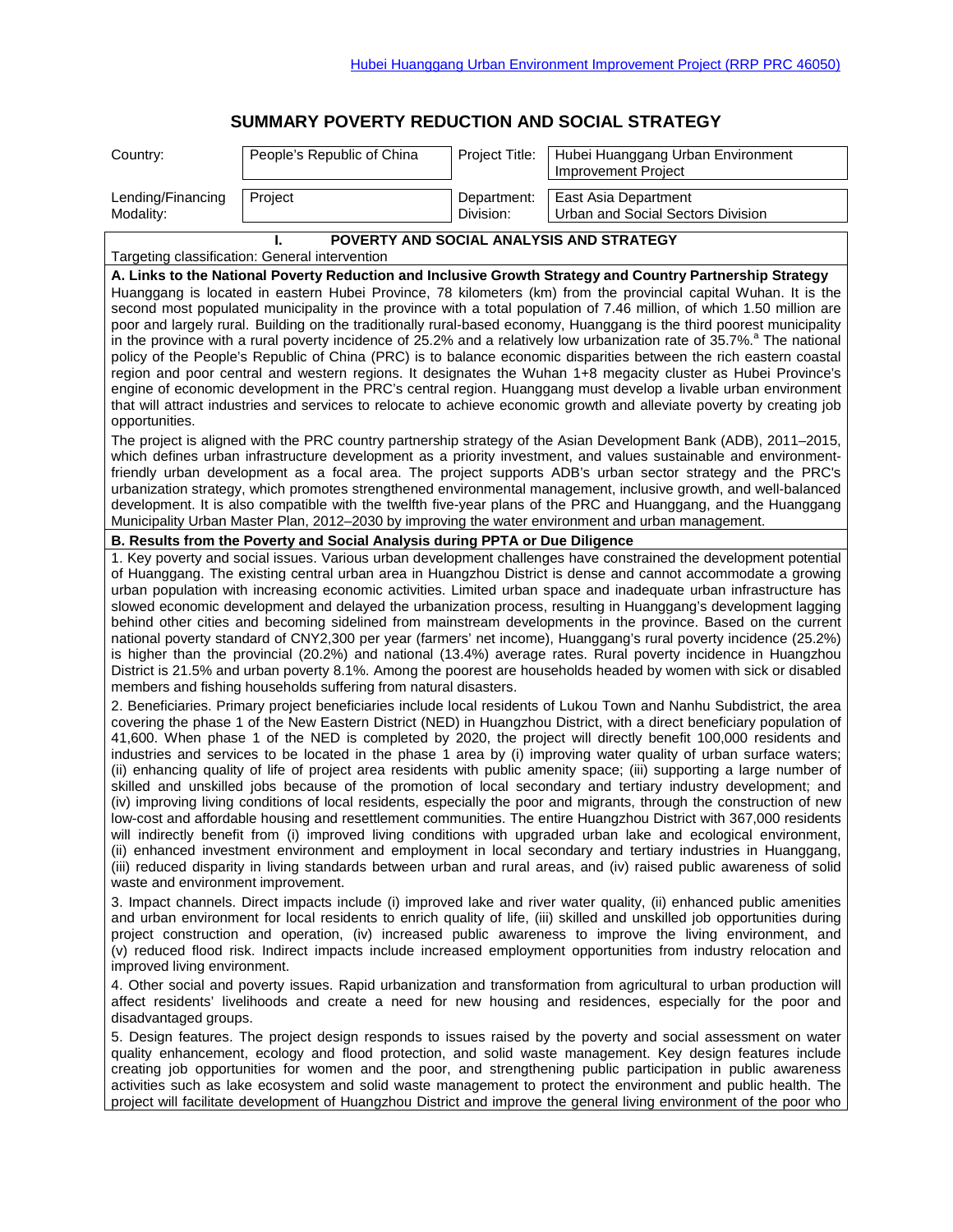will be rehoused in four constructed resettlement sites, which will benefit 6,480 households and 20,100 people. Also, Huanggang municipal government is committed to providing low-cost, public rental housing for 4,500 households and 15,000 persons in NED. Actions in the social action plan (SAP) and gender action plan (GAP) will mitigate adverse impacts and increase positive impacts of the project. The executing and implementing agencies will implement these plans, in collaboration with other stakeholders, during project implementation.

#### **II. PARTICIPATION AND EMPOWERING THE POOR**

1. Participatory approaches and project activities. Extensive consultations with representatives of affected villages, communities, and government agencies (subdistrict and local) were conducted during project design. In total, (i) 392 people were surveyed, (ii) 20 focus group discussions with 129 participants were held, (iii) 64 in-depth and 22 key informant interviews were conducted, and (iv) two meetings were organized with primary and secondary stakeholders including the executing agency, implementing agency, Huanggang project management office (HPMO), and the design agency. Relevant consultations and interviews were held during preparation of the resettlement plan and environmental management plan.

2. Role of civil society organizations. A community management mechanism was implemented in 2011 for the urban area of Huanggang to improve the urban environment. As in other urban areas in Huanggang, NED community management will be included in the scheme. Under this arrangement, community environmental protection groups will be established to organize public awareness measures to assist communities in separating waste and improving the environment. Coordination with Huanggang Municipal Women's Federation on women's employment issues will be ensured.

3. Civil society organizations. A suitable budget, monitoring and evaluation, and capacity-building activities were designed to support participation of civil society organizations.

4. The following forms of civil society organization participation are envisaged during project implementation, rated as high (H), medium (M), low (L), or not applicable (NA):

 $\boxtimes$  Information gathering and sharing (M)  $\boxtimes$ Consultation (M)  $\Box$ Collaboration (L)  $\Box$  Partnership 5. Participation plan

 $\Box$  Yes.  $\boxtimes$  No. Participation and consultation activities are incorporated in the GAP and SAP.

#### **III. GENDER AND DEVELOPMENT**

Gender mainstreaming category: Effective gender mainstreaming

**A. Key issues**. Intensive consultations and gender analysis were conducted during the poverty and social assessment. Survey and focus group discussion data reveal that most female respondents support the project as it will improve their living environment and help prevent the spread of disease. The project will provide lakeside leisure squares and facilities to meet the needs of women, children, and the elderly. With the population increase expected after the lake improvement, women appreciate that safety facilities such as streetlamps, warning signs, and green belts will be provided around the lakes to guarantee safety and security of their children. Based on survey and focus group discussion results, (i) women around NED are interested in construction work opportunities provided by the project; and (ii) young women would like to join the training program, which will help them find good jobs with favorable income. Currently, women comprise 10%–15% of Huanggang government institutions related to the project. Women will be given priority for employment during project implementation and operation. Women's participation in the solid waste management public awareness campaign will strengthen effective project implementation and sustainable development, and encourage women to participate in community development.

# **B. Key actions.**<br> **EX** Gender action plan

 $\Box$  Other actions or measures  $\Box$  No action or measure

The GAP includes specific targets for women in employment, participation, and capacity-building opportunities that are assured by the government. In addition to adequate staffing and training for HPMO and the implementing agency, women are provided with (i) job opportunities during and after project implementation, (ii) training on waste separation and environmental protection, (iii) opportunities to participate in community management and decision-making processes, and (iv) chances to participate in project design. The design and monitoring framework, GAP, and SAP include sex-disaggregated data and indicators.

### **IV. ADDRESSING SOCIAL SAFEGUARD ISSUES A. Involuntary Resettlement Safeguard Category:**  $\boxtimes$  A B C C FI

1. Key impacts. The project will affect eight villages and communities in the project area. A total of 9,477.7 *mu* of land will be occupied permanently, including 798.6 *mu* of collective land and 8,679.1 *mu* of state-owned land.<sup>b</sup> A total of 77.5 *mu* of land will be occupied temporarily and a total of 4,736.5 square meters of residential houses and 11,038 square meters of nonresidential buildings will be demolished. Land acquisition will affect 318 households, entities, and/or stores with 1,140 people permanently affected, and 42 households with 184 people temporarily affected, totaling 360 households, entities, and stores with 1,324 persons affected. $c$ 

2. Strategy to address the impacts. A resettlement plan was prepared in line with ADB's Safeguard Policy Statement (2009) and relevant laws and regulations of the PRC. The plan was endorsed by Huanggang municipal government and disclosed to affected people in the local language. Compensation will be provided to affected people for all